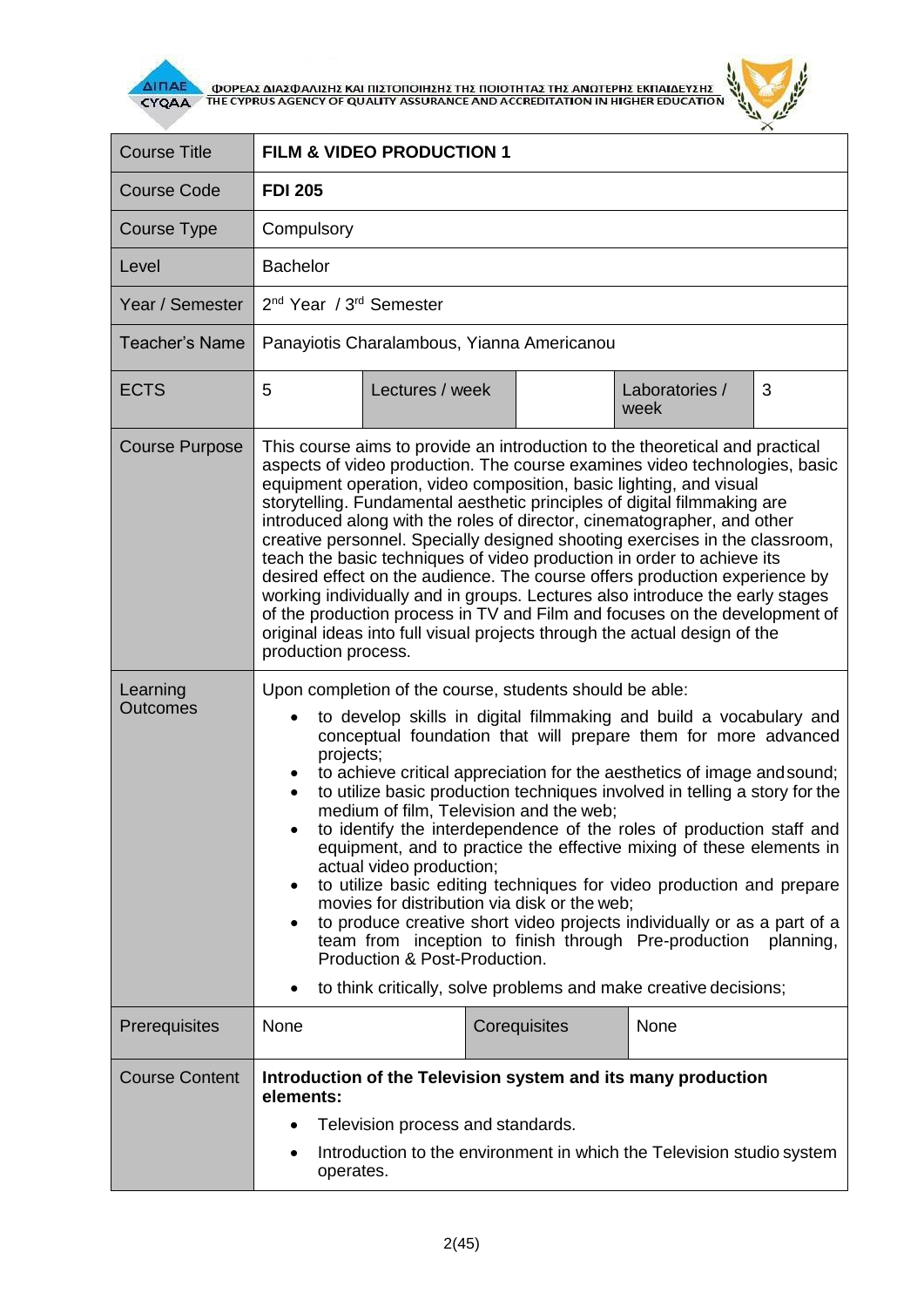

 $\mu$ 

|                         | Roles and responsibilities of the crew. Who does what and why?<br>Virtual reality sets.                                                                                                                                                                                                                                                                                                                                                                                                                                                              |  |  |  |
|-------------------------|------------------------------------------------------------------------------------------------------------------------------------------------------------------------------------------------------------------------------------------------------------------------------------------------------------------------------------------------------------------------------------------------------------------------------------------------------------------------------------------------------------------------------------------------------|--|--|--|
|                         | <b>The Three Production Phases.</b>                                                                                                                                                                                                                                                                                                                                                                                                                                                                                                                  |  |  |  |
|                         | Pre-production, Production, Post-production                                                                                                                                                                                                                                                                                                                                                                                                                                                                                                          |  |  |  |
|                         | Programme proposals and treatments. Holding viewer attention.                                                                                                                                                                                                                                                                                                                                                                                                                                                                                        |  |  |  |
|                         | <b>Camera Operation and control:</b>                                                                                                                                                                                                                                                                                                                                                                                                                                                                                                                 |  |  |  |
|                         | How the Television camera works. Identification of the parts, types,<br>$\bullet$<br>and characteristics of cameras and how they operate.                                                                                                                                                                                                                                                                                                                                                                                                            |  |  |  |
|                         | Lenses. Their basic optical characteristics and their primary<br>$\bullet$<br>operational control. The basic dos and don'ts of camera operation.                                                                                                                                                                                                                                                                                                                                                                                                     |  |  |  |
|                         | <b>Picture Composition:</b>                                                                                                                                                                                                                                                                                                                                                                                                                                                                                                                          |  |  |  |
|                         | Framing effective shots and camera movements.                                                                                                                                                                                                                                                                                                                                                                                                                                                                                                        |  |  |  |
|                         | <b>Lighting for Video</b>                                                                                                                                                                                                                                                                                                                                                                                                                                                                                                                            |  |  |  |
|                         | Hard and soft light, Color temperature, Light intensity, Lighting<br>instruments, Key light, Fill, back and background lights.                                                                                                                                                                                                                                                                                                                                                                                                                       |  |  |  |
|                         | <b>Audio for Video</b>                                                                                                                                                                                                                                                                                                                                                                                                                                                                                                                               |  |  |  |
|                         | Sounds pick up & control. Microphones. Audio recording, editing,<br>and playback.                                                                                                                                                                                                                                                                                                                                                                                                                                                                    |  |  |  |
|                         | <b>Post Production:</b>                                                                                                                                                                                                                                                                                                                                                                                                                                                                                                                              |  |  |  |
|                         | Intro to the Non-Linear system workspace. Capturing, Importing, Settings,<br>Basic editing.                                                                                                                                                                                                                                                                                                                                                                                                                                                          |  |  |  |
| Teaching<br>Methodology | Lectures, demonstrations and screenings together with detailed critical<br>analysis at each stage engage students in the practice and disciplines of<br>video production. Lectures address the theory of video production and are<br>supported by practical demonstrations in which the information imparted is<br>put into practice. Screenings are used to critically analyze student projects<br>and to provide examples of good practice. This process is supported by<br>individual student research through directed and independent learning. |  |  |  |
|                         | Students are asked to work in groups to produce group and individual<br>projects. Each project is then critically analyzed in a group discussion and<br>screening. Lecture notes and presentations are available through the web<br>for students to use in combination with the textbooks.                                                                                                                                                                                                                                                           |  |  |  |
| <b>Bibliography</b>     | <b>Book References</b>                                                                                                                                                                                                                                                                                                                                                                                                                                                                                                                               |  |  |  |
|                         | Zettl, H. (2014), Television Production Handbook, USA: Wadsworth<br>Publishing<br>Brown, B. (2016) Cinematography: Theory and Practice: Image Making<br>for Cinematographers and Directors, Routledge.<br>Zettl, H. (2016) Sight Sound Motion: Applied Media Aesthetics, USA:<br>Wadsworth Publishing Company.<br>Kenworthy, K. (2013) Mastershots Vol.3, Michael Wiese Productions<br>$\overline{\phantom{a}}$<br>Stepan, P. (2008) 50 Photographers You Should Know, Prestel<br>$\overline{\phantom{a}}$                                           |  |  |  |
|                         |                                                                                                                                                                                                                                                                                                                                                                                                                                                                                                                                                      |  |  |  |
| Assessment              | Overall the course is evaluated as follows:                                                                                                                                                                                                                                                                                                                                                                                                                                                                                                          |  |  |  |
|                         | <b>Final Assessment 34%</b>                                                                                                                                                                                                                                                                                                                                                                                                                                                                                                                          |  |  |  |